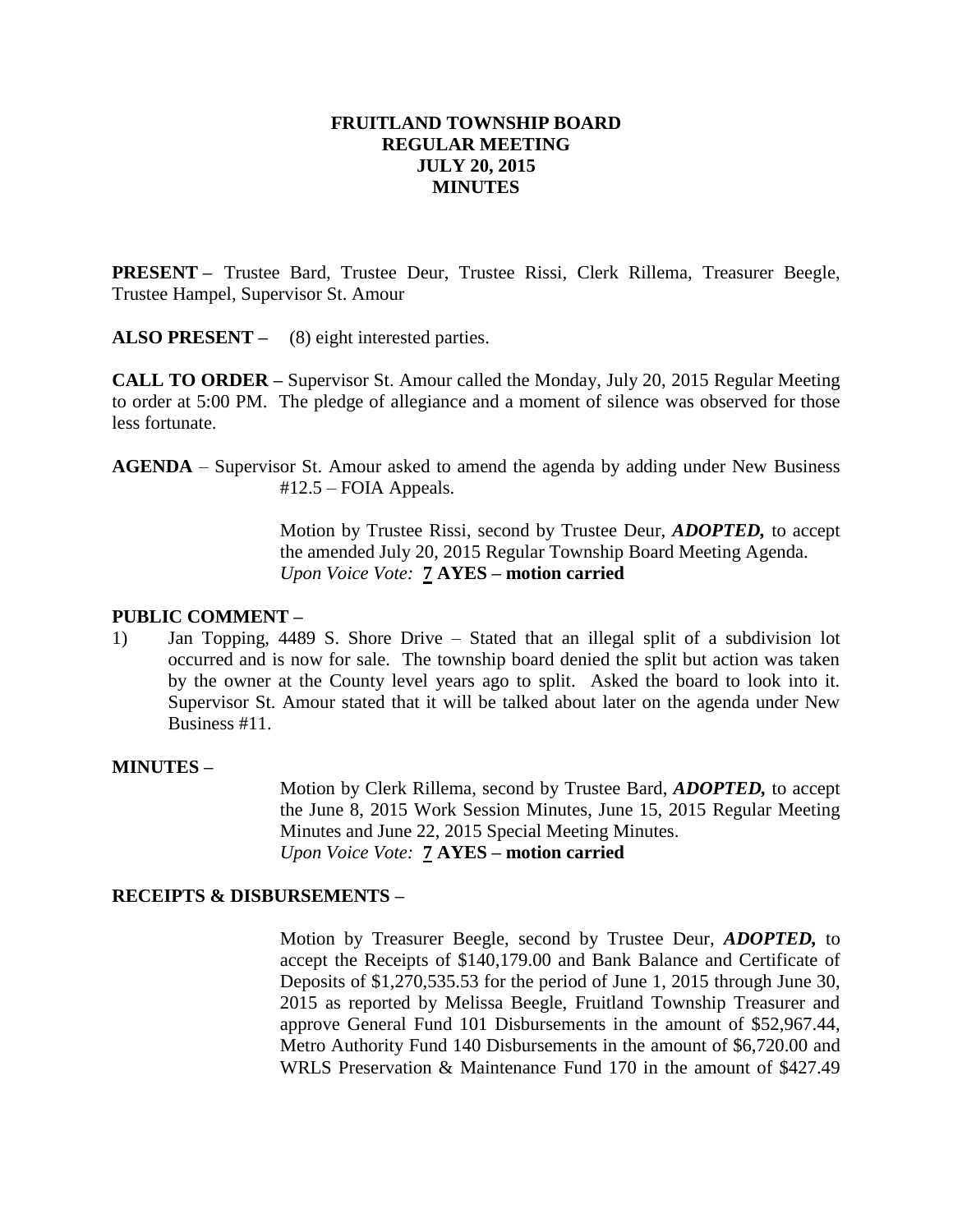#### FRUITLAND TOWNSHIP JULY 20, 2015 REGULAR MEETING MINUTES

for the period of June 1, 2015 through June 30, 2015 as reported by Karolyn Rillema, Fruitland Township Clerk. *Upon Voice Vote:* **7 AYES – motion carried**

**ANNOUNCEMENTS/COMMUNICATIONS –** Supervisor St. Amour announced that 998 of the 3150 tires collected at the five township tire event were from Fruitland Township. The Anderson Woods Nature Preserve Dedication is scheduled for Sunday, August 9, 2015 at 1:30 PM. Muskegon Charter Township lost in its attempt to get summary judgement in the Water Policy Board lawsuit. The retirement gathering for Don Sandel is scheduled for July 29, 2015 here at the township hall from 3:00 PM – 4:00 PM. A letter from the Muskegon Community Foundation was received stating that \$808.00 is available for split between White River Township and Fruitland Township for the Porter-Smith Life Ring Fund. Supervisor St. Amour will contact White River Township to state interest in receiving our funds. Supervisor St. Amour stated that the work okayed by the board at the White River Light Station to replace the catch basin has not been completed. The following motion was adopted.

> Motion by Supervisor St. Amour, second by Trustee Bard, *ADOPTED,* to authorize Supervisor St. Amour to grant work to the second quote not to exceed \$2600.00 to replace the catch basin at the White River Light Station.

*Roll Call Vote:* Trustee Bard **AYE,** Trustee Deur **AYE,** Trustee Rissi **AYE,** Clerk Rillema **AYE,** Treasurer Beegle **AYE,** Trustee Hampel **AYE,** Supervisor St. Amour **AYE – motion carried**

# **COMMITTEE/BOARD UPDATES –**

- Zoning Board of Appeals Clerk Rillema stated that the Zoning Board of Appeals met on June 8, 2015 and held election of officers - John Warner to serve as Chairperson, Eileen Stoffan to serve as Vice Chairperson and Judy Marcinkowski to serve as secretary. Two appeal hearings were held at this meeting. The first applicant Midwest V. LLC (61- 06-101-100-0002-03) Whitehall road (vacant) requested a variance to allow the loading space for the proposed Dollar General to be in the side yard instead of the rear yard. It passed to grant the variance 5-0. The second applicant Gregory C. Tyler (61-06-125- 300-0002-00) 1943 W. Tyler Road requested to construct a 4,800 square foot Accessory Building to be used for the storage of agricultural equipment and personal items. The proposed building exceeded the maximum footprint size and is closer to the side yard setback than allowed. It failed to grant the variance 3-2.
- White Lake Fire Authority Treasurer Beegle reported that the Authority met on July 15, 2015. Chief Holman said calls were up for the year. The International Fire Code 2012 has been approved by both Whitehall and Fruitland Townships. It is on the agenda for the City of Whitehall this month. The Authority will be working with Frank Hollister to relocate the dry hydrant piping on his property to the nearby dock road parcel.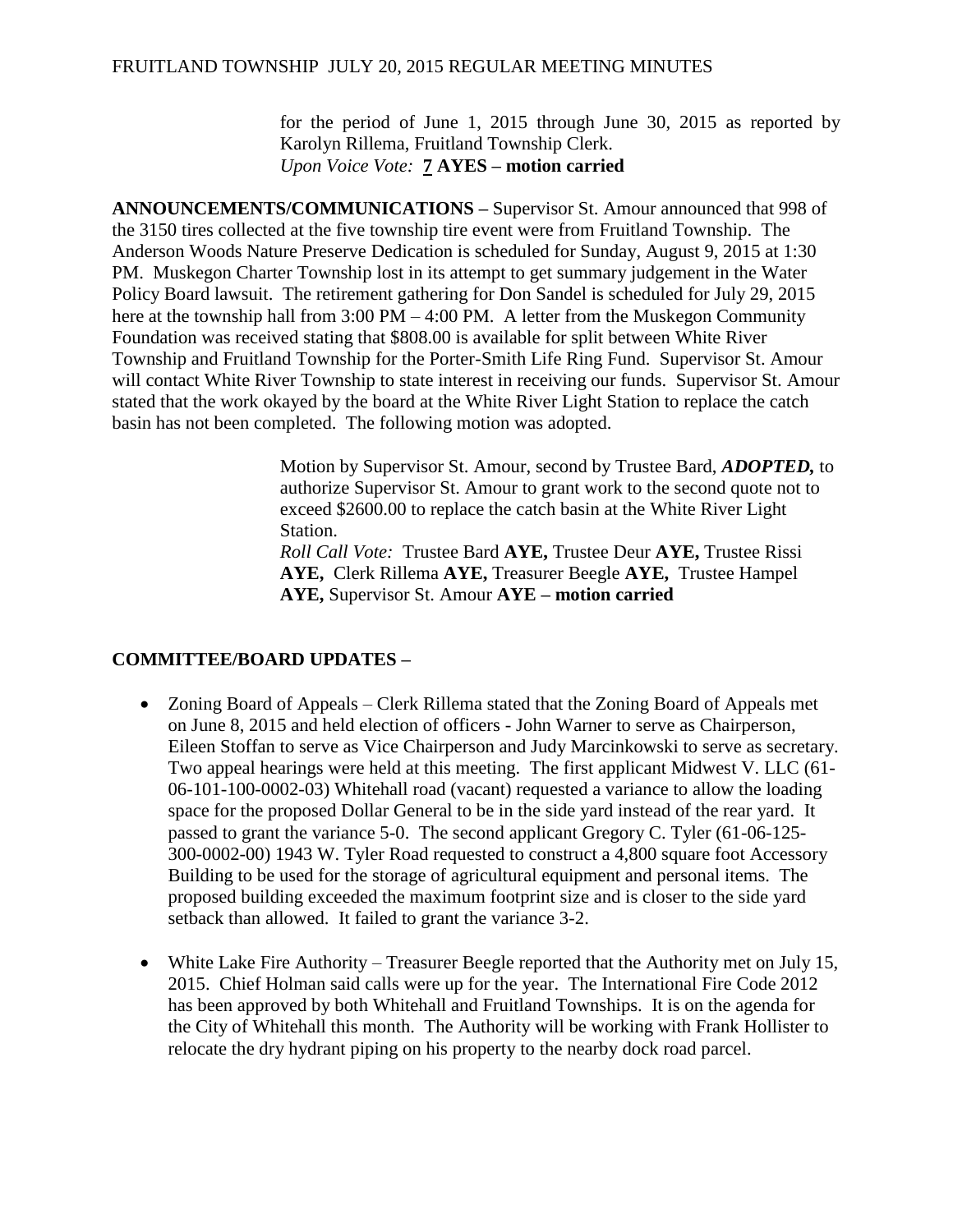- White Lake Ambulance Authority Supervisor St. Amour stated that the ex-directors unemployment was granted by the judge. In reviewing the case, it appears that the exdirector was told by several board members of the WLAA to not report the lack of funds which is disturbing. The  $29<sup>th</sup>$  of July is the last meeting our representative will be attending as a board member. Information forthcoming is that a millage increase will be proposed at the meeting for the six remaining municipalities.
- Duck Creek Watershed Trustee Hampel stated she was unable to attend the last meeting last Tuesday, July 14, 2015. She read from their minutes though that lake & creek sampling continues. The by-laws will be reviewed for amendments and an upcoming meeting with members of the Michigan's Adventure to discuss strategy for water runoff into the creek.

# **OLD BUSINESS –**

1. Building Permit/Cancellation/Refund Policy – Resolution 2015-19

Motion by Clerk Rillema, second by Trustee Deur, *ADOPTED,*  Resolution 2015-19 Building, Electrical, Plumbing and Mechanical Work Permit Cancellation/Refund Policy. *Roll Call Vote:* Trustee Bard **AYE,** Trustee Deur **AYE,** Trustee Rissi **AYE,** Clerk Rillema **AYE,** Treasurer Beegle **AYE,** Trustee Hampel **AYE,** Supervisor St. Amour **AYE – motion carried**

- 2. Zellar Road Quote Supervisor St. Amour stated that he has invited Paul Bowman of the MCRC to attend our next work session to answer questions and speak to us about the quote received for the Zellar road project.
- 3. Lamos Road End/Partridge Drain/Dock Road/Mason Drain/Saxe Drain Supervisor St. Amour stated that Zoning Administrator Sandel and Attorney Even continue to research the ownership of the road ends. No new information from the Drain Commissioner continues on drains at this point. Supervisor St. Amour stated that he received a copy of a letter from Moorland Township Supervisor regarding a drain in their township to the Drain Commissioner regarding frustration which he will email to all to read.

# **NEW BUSINESS -**

1. 1  $1<sup>st</sup>$  Quarter 2015-16 Budget Amendments –

> Motion by Clerk Rillema,second by Trustee Bard, *ADOPTED,* to authorize Clerk Rillema to make the  $1<sup>st</sup>$  Quarter 2015-16 Budget Amendments as presented. *Roll Call Vote:* Trustee Hampel **AYE,** Treasurer Beegle **AYE,** Clerk Rillema **AYE,** Trustee Rissi **AYE,** Trustee Deur **AYE,** Trustee Bard **AYE,** Supervisor St. Amour **AYE – motion carried**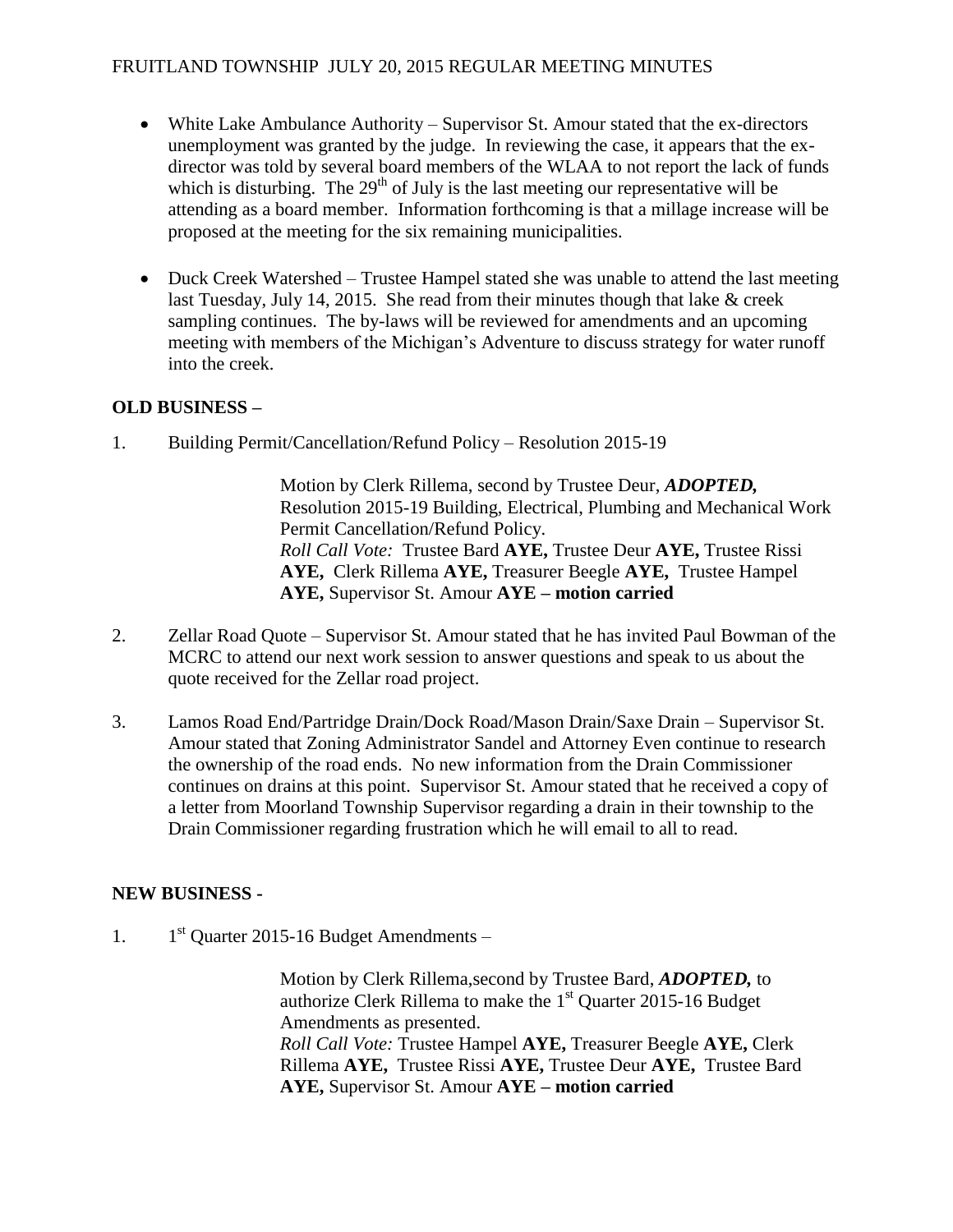# 2. Updated Zoning Map –

Motion by Clerk Rillema, second by Trustee Rissi, *ADOPTED,* to authorize Clerk Rillema to sign and place on file the updated Fruitland Township Zoning Map dated July 20, 2015. *Upon Voice Vote:* **7 AYES – motion carried**

3. Appointment of Ordinance Enforcement Officers – Resolution 2012-21 (amended)

Motion by Trustee Bard, second by Trustee Deur, *AMENDED ,*  Resolution 2012-21 Appointment of Ordinance Enforcement Officers and Ordinance Enforcement Bureau Clerk to add the Ordinance Enforcer as one of the authorized Enforcement Officers. *Roll Call Vote:* Trustee Bard **AYE,** Trustee Deur **AYE,** Trustee Rissi **AYE,** Clerk Rillema **AYE,** Treasurer Beegle **AYE,** Trustee Hampel **AYE,** Supervisor St. Amour **AYE – motion carried**

- 4. Chef Container/SWS Supervisor St. Amour stated that Attorney Even is writing a letter on the township's behalf to Chef Container regarding the breach in contract terms. SWS is currently hauling the garbage for Chef and is requesting a \$10.00/tub increase in cost. Supervisor St. Amour will keep the board abreast of information as it is known.
- 5. CAC Quality of Life Millage Ideas –

Motion by Supervisor St. Amour, second by Trustee Bard, *ADOPTED,* to authorize Supervisor St. Amour to set up a Citizen's Advisory Committee for Quality of Life Millage Ideas with Val Rissi being the chair of this committee.

*Upon Voice Vote:* **7 AYES – motion carried**

- 6. WRLS Friend Garage Improvement Building Official Hall has written correspondence to SPLKA regarding necessary improvements needed to the garage before any construction could occur.
- 7. Letter to Residents Supervisor St. Amour straw polled the board and the majority favored waiting until after the WLAA meeting next Wednesday to send out correspondence to all residents/parcel owners regarding our decision to withdraw from the WLAA service and contract with ProMed. Correspondence will be gathered and reviewed by Attorney Even to be sent late next week.
- 8. ISO Rating Supervisor St. Amour stated that after having a conversation with White Lake Fire Authority Chief Holman and Building Official Hall, that the International Fire Code is restructuring language and at this time the building code was addressed. Both Chief Holman and Building Official Hall will keep the board abreast of any changes to our rating.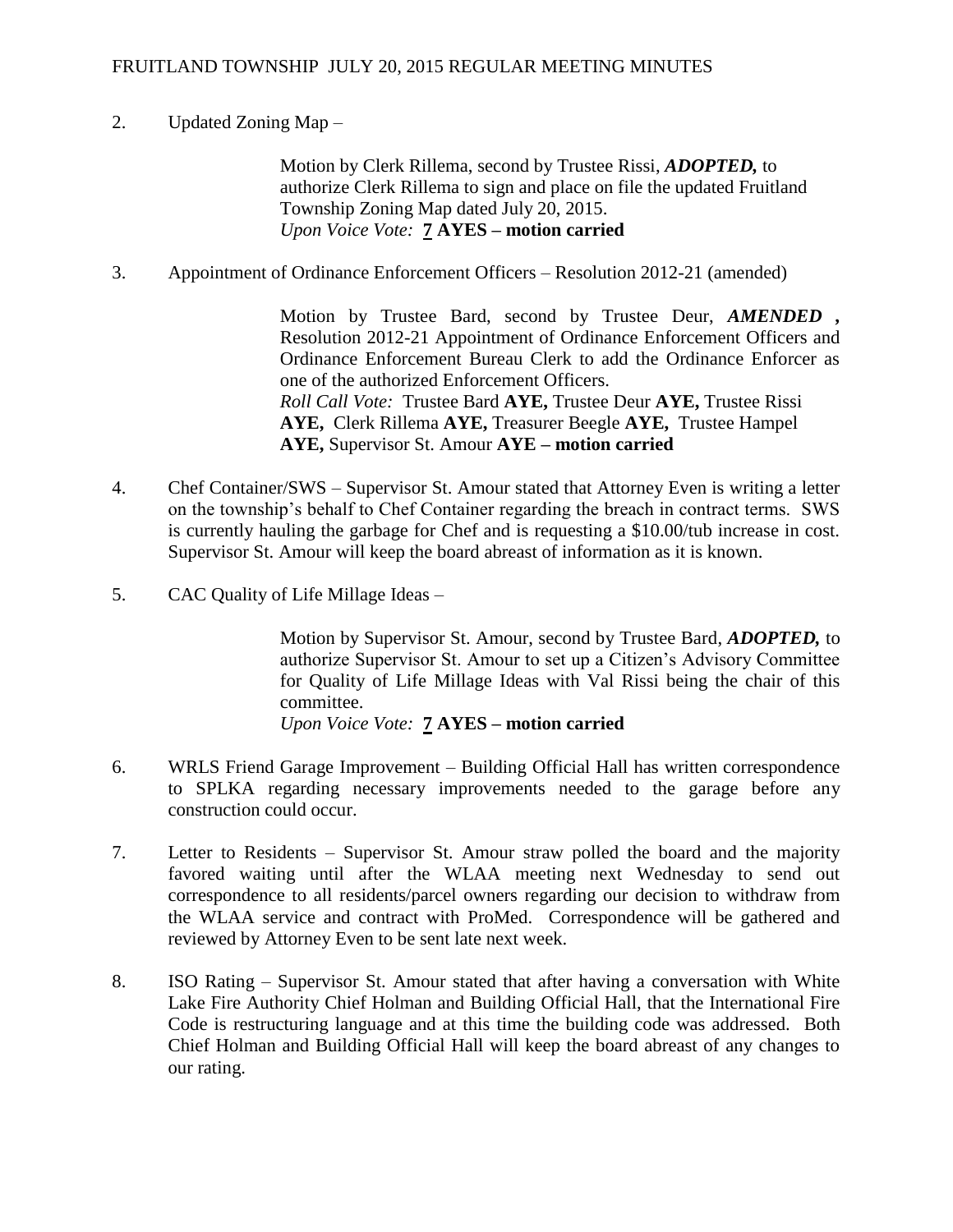### FRUITLAND TOWNSHIP JULY 20, 2015 REGULAR MEETING MINUTES

#### 9. Meeting Schedule – Resolution 2015-08

Motion by Clerk Rillema, second by Trustee Rissi, *AMENDED,*  Resolution 2015-08 to change the meeting night of the Planning Commission for the remainder of Fiscal Year 2015-16. *Roll Call Vote:* Trustee Hampel **AYE,** Treasurer Beegle **AYE,** Clerk Rillema **AYE,** Trustee Rissi **AYE,** Trustee Deur **AYE,** Trustee Bard **AYE,** Supervisor St. Amour **AYE – motion carried**

- 10. Zellar Road Clean Up White Lake Drive to Michillinda Rd Supervisor St. Amour will speak with Paul Bouman when he is here at the August Work Session regarding whether or not this program still exists before contacting Mr. Hyatt.
- 11. Darva Boot Illegal Subdivision Split Supervisor St. Amour and Clerk Rillema stated that an illegal split of a subdivision occurred after the township board denied in 1989. Zoning Administrator Sandel was contacted by Mr. and Mrs. Topping stating that the lot is now for sale. Attorney Even will be contacted to understand what the steps are necessary going forward.
- 12. Second Brining Supervisor St. Amour stated that he has driven several roads that were brined and doesn't feel they require additional brining at this time due to the rainfall that has been occurring keeping the dust at bay. The resident on Simonelli Road interested in paying for a second brine from White Lake Drive to Lakewood Road will be contacted that the cost for the brining will be \$500.00 with no cost from the MCRC for prepping the road. It will need to be prepaid before brining will be done.
- 12.5 FOIA Appeals –

Motion by Trustee Bard, second by Supervisor St. Amour, ADOPTED, to deny Mr. Kruse of his FOIA appeals dated July 16, 2015 and duplicate appeal dated July 17, 2015 stating that his request was not a FOIA request. Per the Freedom of Information Act 442 of 1976, Section 15.232 Definitions (i) "written request" means a writing that asks for information and includes a writing transmitted by facsimile, electronic mail, or other electronic means. His letter to Assessor Bowen is in writing form requesting a copy of information and was treated as a FOIA request. *Upon Voice Vote:* **7 AYES - motion carried**

Motion by Trustee Bard, second by Supervisor St. Amour, ADOPTED, to deny Mr. Kruse of his FOIA appeal stating that the letter dated July 1 informing him that his affidavit was defective was a motive to deny his eight requests. The Freedom of Information amendments effective July 1, 2015 states that an individual is indigent and receiving specific public assistance or, if not receiving public assistance, stating facts showing inability to pay the cost because of indigency. Mr. Kruse's affidavit is